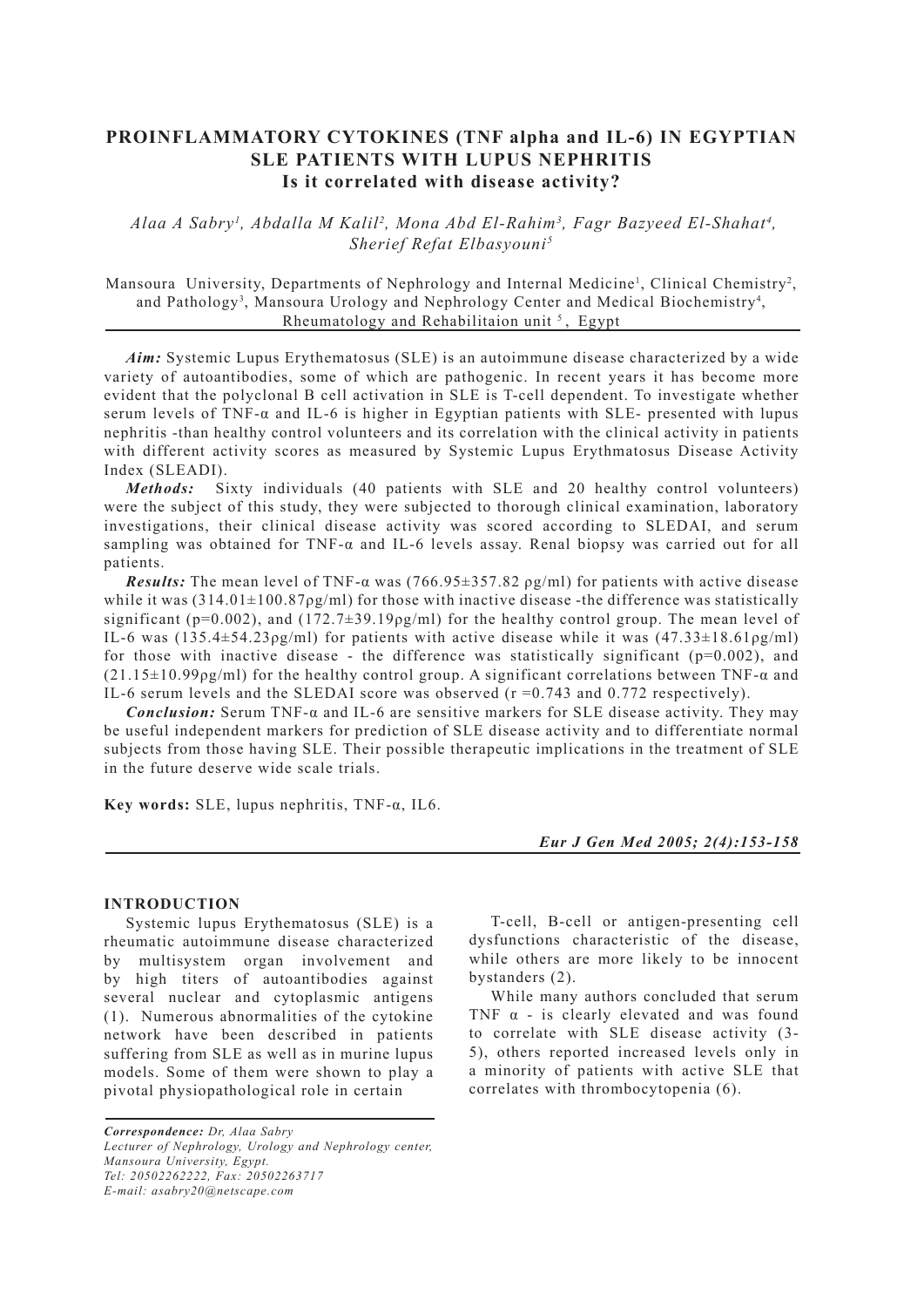| $111 \times 111 - 0111$  |                   |                   |                  |         |
|--------------------------|-------------------|-------------------|------------------|---------|
| Parameter                | Active            | Inactive          | Control          | p value |
| Sex                      |                   |                   |                  |         |
| Male                     |                   |                   |                  |         |
| Female                   | 18                | 18                |                  |         |
| Age, years               | $25.68 \pm 7.78$  | $27.5 \pm 8.99$   | $26.55 \pm 5.78$ | 0.79    |
| Body weight, kg          | $68.00 \pm 15.38$ | $67.00 \pm 12.85$ |                  | 0.88    |
| Disease duration, months | $25.68 \pm 7.78$  | $42.5 \pm 21.43$  |                  | 0.91    |
| Hypertension, n          |                   |                   |                  | 0.001   |

**Table 1. Demographic characteristics of (60) cases included in the study (Data are given as Mean ±SD).**

Meanwhile the role of IL-6 in the pathogenesis of SLE is controversial, While the majority of reports demonstrated increased levels of IL-6 in patients with active SLE that do not correlate with acute phase proteins (7-9), others found elevated IL-6 levels only in cases with increased C- reactive protein , concluding that it is part of the acute phase response (9).

Conventional treatment of SLE with immunosuppressive drugs and corticosteroids affects the entire immune system in a nonspecific manner. Although the introduction of these drugs led to markedly improved outcome in SLE there are still patients not sufficiently responding to conventional therapies. The increased knowledge of the pathophysiological mechanisms involved in SLE open the possibility for more specific immunological treatments, targeting, for example, cytokines or cell surface molecules.

In view of insufficient data about the role of TNF- $\alpha$  and IL-6 in Egyptian patients with SLE , We conducted this study to assess the levels of TNF- $\alpha$  and IL-6 in sera of 40 patients with SLE presented with lupus nephritis compared with 20 healthy volunteers .

#### **MATERIAL AND METHODS**

Forty patients with SLE and 20 healthy control volunteers served as the subjects of this study. The SLE patients were recruited from the outpatient clinic at Mansoura Urology and Nephrology Center. They presented to the outpatient clinic complaining of symptoms suggestive of lupus nephritis-during the period from January 2003 till February 2004 - and had been diagnosed according to the criteria of the American Rheumatism Association (ARA) (10). All were adults  $> 18$ years, suffering from lupus nephritis (Renal impairment, proteinuria, and or hematuria). Their clinical disease activity was assessed by SLEDAI (11). Twenty SLE patients with active disease (SLEDAI≥10) served as active group (18 female and 2 were male, Mean age 25.68±7.78 year , mean disease duration 25.68±7.78 month and 17 patients were hypertensive), while the remaining 20 consecutive SLE patients with inactive disease -defined as the persistent absence of disease activity (SLEDAI <10) for at least a 4 month period, either without or on a constant dose of immunomodulating drugs (18 female and 2 male, mean age 27.5±8.99 year , average disease duration was 42.5±21.43 month and 8 patients were hypertensive ) were included .

## *Laboratory evaluation*

Urinalysis, 24 hour urinary protein and venous blood samples were collected for: Serum creatinine, electrolytes, virological analysis (HBsAg, HCV antibodies, CMV antibodies, HIV), changes in levels of antidsDNA autoantibodies and Erythrocyte Sedimentation Rate (ESR).

Ultrasonic guided renal biopsies were carried out for all patients and examined by one pathologist blinded with the clinical scoring activity of the disease. All biopsies were scored according to histological activity and chronicity index according to WHO classification for lupus nephritis. Twenty healthy volunteers matched for age and sex served as control group where serum samples were obtained for TNF-  $\alpha$  and IL-6 assay. All patients gave written informed consent to participate in this study.

# *Measurement of TNF- α and of IL-6*

A blood sample was drawn from all participants after an overnight fast and allowed to clot at room temperature for 30 minutes. Sera were separated by centrifugation at 3000 rpm for 15 minutes and separated as soon as possible from the clot of red cells after centrifugation to avoid TNF-α production by blood cells that falsely could increase its values. Separated sera were kept in aliquots at -80 centigrade until the time of assay. Sera were assayed for TNF-α using ELISA kit according to Aderka et al 1992 (12) and for IL-6 using ELISA kit according to Brailly et al (13).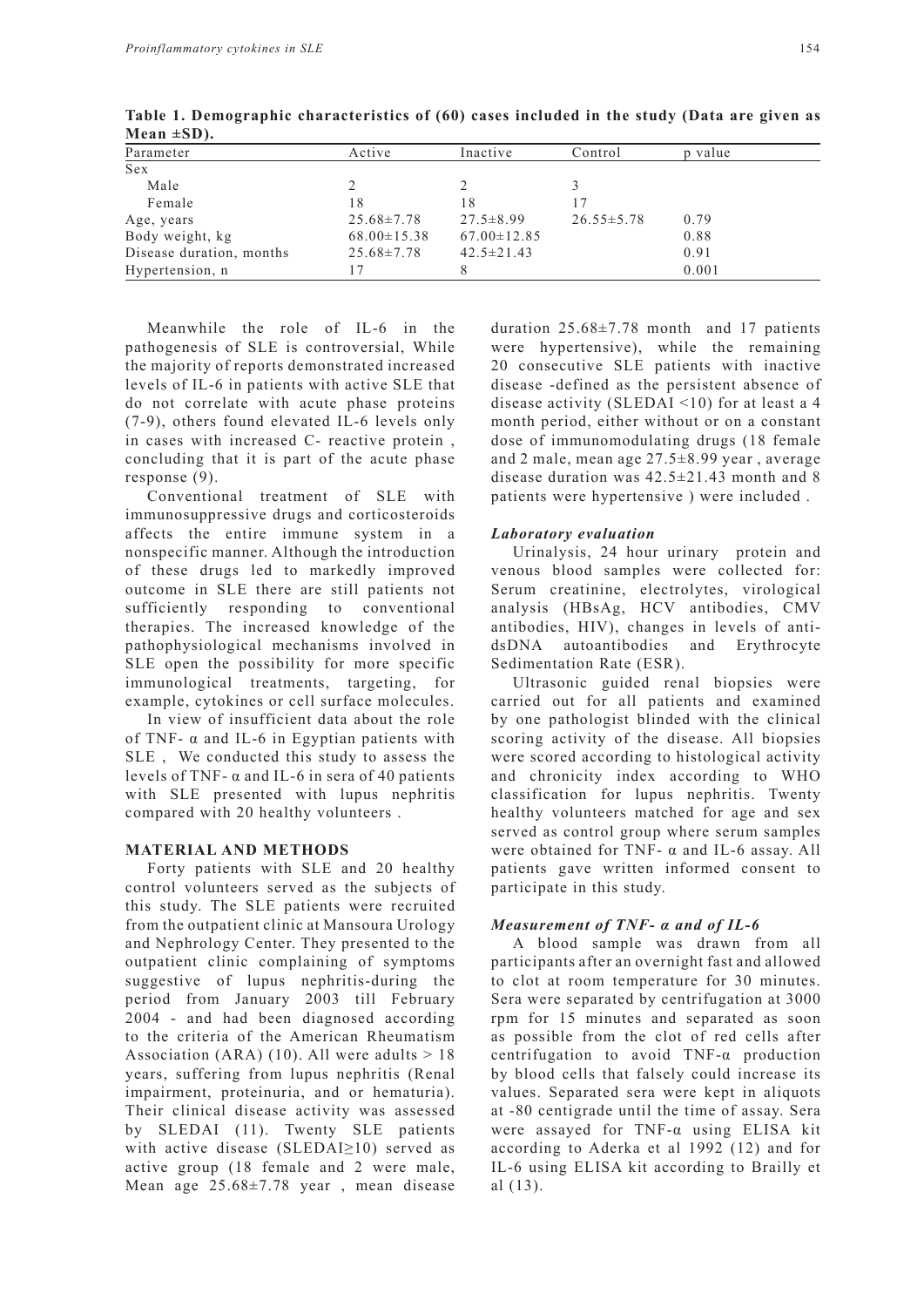| Parameter                      | Active             | Inactive           | p value |  |
|--------------------------------|--------------------|--------------------|---------|--|
| Serum creatinine (mg/dl)       | $3.09 \pm 2.43$    | $1.05 \pm 0.57$    | 0.05    |  |
| Serum Ca (mg/dl)               | $8.07 \pm 0.74$    | $8.7 \pm 0.58$     | 0.04    |  |
| Serum phosphorus (mg/dl)       | $5.41 \pm 1.75$    | $4.67 \pm 0.6$     | 0.26    |  |
| Uric acid $(mg/dl)$            | $7.94 \pm 2.17$    | $7.1 \pm 2.96$     | 0.61    |  |
| 24 hours urine protein (grams) | $3.93 \pm 2.88$    | $1.43 \pm 0.85$    | 0.05    |  |
| Serum bilirubin(mg/dl)         | $0.46 \pm 0.22$    | $0.38 \pm 0.14$    | 0.34    |  |
| Serum cholesterol $(mg/dl)$    | $275.4 \pm 191.5$  | $237.67 \pm 36.37$ | 0.64    |  |
| Serum albumin $(g/dl)$         | $1.94\pm0.57$      | $2.40\pm0.83$      | 0.11    |  |
| Fasting blood sugar(mg/dl)     | $65.0 \pm 45.64$   | 91.0 $\pm$         | 0.61    |  |
| ESR $1(mm/h)$                  | $106.83\pm45.68$   | $58.25 \pm 43.03$  | 0.47    |  |
| ESR2(mm/h)                     | $122.67 \pm 34.32$ | $89.5 \pm 50.79$   | 0.13    |  |
| $Anti-dsDNA(IU/ml)$            | $78.43 \pm 44.23$  | $26.33\pm 6.83$    | 0.02    |  |
| Hemogolbin(g/dl)               | $8.01 \pm 1.74$    | $10.7 \pm 0.5$     | 0.001   |  |
| Platlet count                  | $265.36 \pm 89.49$ | $363 \pm 19.68$    | 0.018   |  |
| <b>SLEDAI</b>                  | $26.67 \pm 5.02$   | $9.75 \pm 1.91$    | 0.00    |  |

**Table 2. Results of laboratory investigations for SLE patients (Data are given as Mean ±SD).**

# *Statistical analysis*

All data were expressed as frequencies or mean and standard deviation. Comparison of quantitative data was done using T-test. Chi-square test was used for comparison of qualitative data. P value less than 0.05 was considered as statistically significant. Pearson correlation test was used to analyze the correlations between various laboratory measures and the SLEDAI score. SPSS package 9.05 for windows was used.

## **RESULTS**

SLE patients and healthy control volunteers were matched regarding age and sex. No statistically significant difference were observed between those with active and inactive disease regarding age, sex, body weight, and disease duration.

Seventeen patients in the active group were hypertensive compared to only 8 patients in the inactive group, this difference was statistically significant (p=0.001). The demographic characteristics of the active and inactive SLE groups are given in table (1).

While serum creatinine, 24 hour urine protein, anti-dsDNA were all statistically significantly higher, hemoglobin and platelet counts and calcium level were statistically significantly lower in the active group compared to the inactive group. Phosphorus level, uric acid level, prothrombin concentration, serum bilirubin, ESR - first and second hour-, Serum cholesterol, albumin level, fasting blood sugar were comparable in both groups (Results of laboratory investigations are given in Table 2.

#### *Serum TNF alpha*

The mean level of serum TNF- α was significantly higher in SLE patients with active disease when compared with those with inactive disease (766.95±357.82 ρg/ml versus  $314.01 \pm 100.87$  pg/ml (p=0.002). It was also significantly higher in SLE patients with inactive disease compared with the healthy control group  $(314.01 \pm 100.87 \text{ pg/ml}$  versus  $172.7\pm39.19$   $\rho$ g/ml,  $p=0.000$ ).

# *Serum IL-6 level*

The mean level of IL-6 was statistically significantly higher in SLE patients with active disease when compared with those with inactive disease (135.4±54.23 ρg/ml versus  $47.33 \pm 18.61$   $\rho g/ml$ ,  $p=0.002$ ). At the mean time it was significantly higher in SLE patients with inactive disease compared with the healthy control group  $(47.33\pm18.61 \text{ pg/ml})$ versus  $21.15 \pm 10.99$   $\rho$ g/ml,  $p=0.000$ ).

# *Correlation between TNF- α and IL-6 and SLEDAI*

There was a positive correlation between serum TNF-  $\alpha$ , IL-6 and SLEDAI ( $r = 0.743$ ) and 0.772 respectively.

#### *Renal biopsy findings*

There were no statistically significant differences regarding the class, activity and chronicity indices of the renal biopsy findings between both groups. The pathological classes of the renal biopsies are described in Table 3.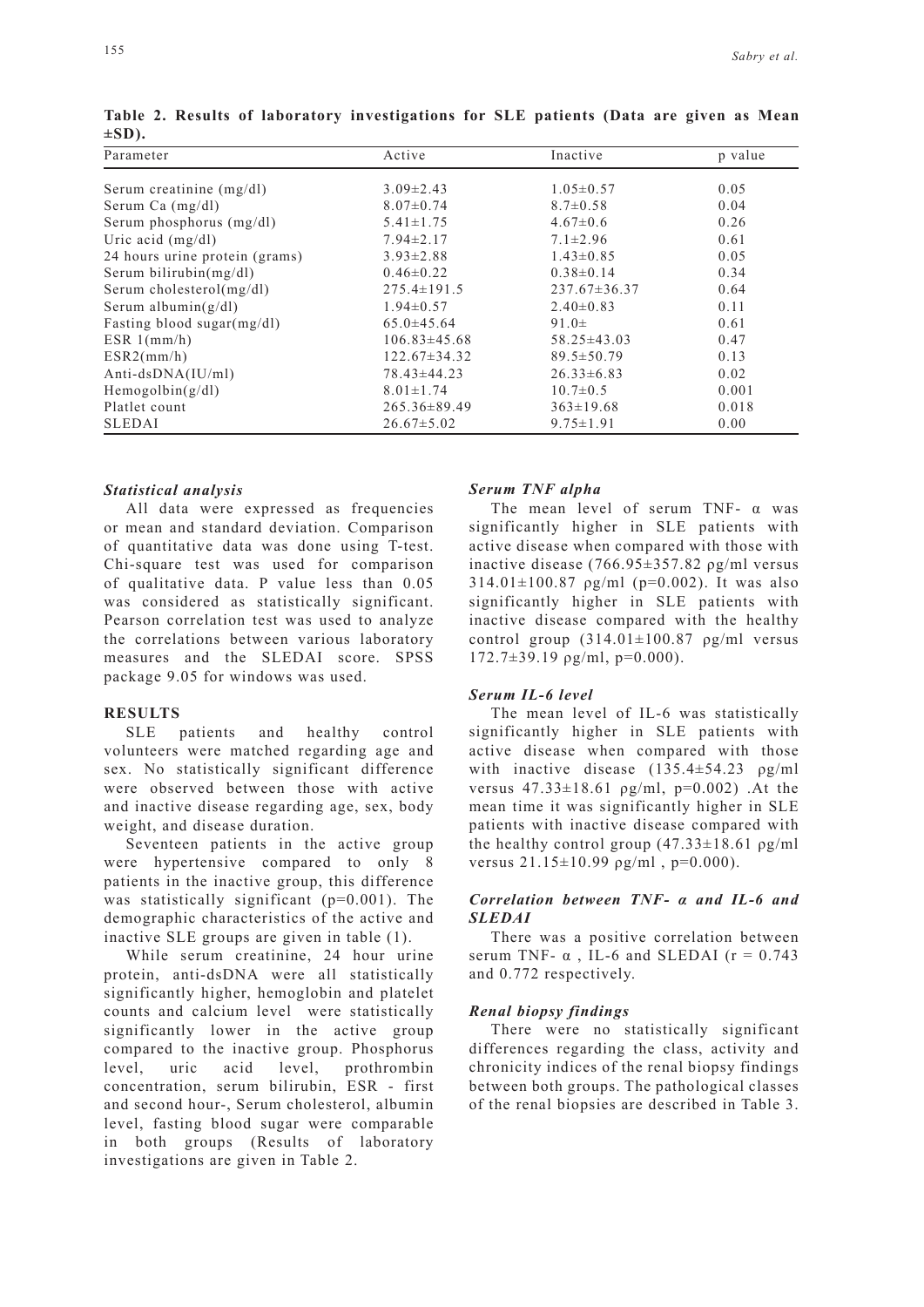| Class                    | Active          | Inactive        | p value |  |
|--------------------------|-----------------|-----------------|---------|--|
|                          |                 |                 |         |  |
| Minimal change           | 4               | 6               |         |  |
| Focal proliferative      |                 | 8               |         |  |
| Diffuse roliferative     | 8               | 4               | 0.62    |  |
| Membranous               |                 |                 |         |  |
| Nephropathy              |                 |                 |         |  |
| Activity index, $(n:24)$ | $9.68 \pm 4.24$ | $9.5 \pm 6.69$  | 0.93    |  |
| Chronicity index, (n:12) | $3.56 \pm 1.59$ | $3.67 \pm 2.80$ | 0.90    |  |

**Table 3. Pathological classes of renal biopsies**

## **DISCUSSION**

Systemic lupus erythematosus is a prototypical autoimmune disease characterized by a variety of autoantibodies (14). The pathologic events in SLE are mediated by the formation of immune complexes, activation of the complement cascade. These autoantibodies and the consecutive formation of immune complexes apparently constitute the major pathophysiological force of lupus disease, ultimately inflicting injury on a variety of organ systems (15). The ensuing inflammatory process may then lead to progressive tissue destruction and organ damage, such as lupus nephritis, a common and serious manifestation of SLE.

The role of proinflammatory cytokines in the pathogenesis of SLE as well as the effect of cytokine blockade is still controversial. Several studies have investigated the cytokine profile of SLE patients in vivo and in vitro. Despite the inconsistent findings of either increased or decreased levels of interleukins (IL-2, IL-4, IL-6, IL-10) or TNF- $\alpha$  in SLE patients in comparison with healthy controls, these studies confirm that SLE patients display an altered cytokine profile (16).

TNF-  $\alpha$  is both a proinflammatory and an immunoregulatory cytokine with differential effects on B cells, on T cells and on dendritic cells as well as on the process of programmed cell death which could explain its role in SLE.

TNF-α is a growth factor for B lymphocytes, and B lymphocytes are able to produce significant amounts of TNF-  $\alpha$  in an autocrine loop (17). It is of interest that this autocrine TNF-  $\alpha$  production is induced by ligation of CD40, a possible therapeutic target in SLE, and is prevented by cyclosporin A, another therapeutic agent for SLE (18).

TNF- α was reported to be highly expressed in glomeruli in all forms of lupus nephritis, and the degree of TNF-α expression correlates with renal inflammatory activity (3) as measured by a histological activity index. This correlation again suggests involvement of TNF-α in the inflammatory and destructive process of the disease (19).

Several studies have investigated the level of TNF-α in patient with SLE, to our knowledge only one study (20) focused on TNF-α and soluble tumor necrosis factor receptor II (TNFR II) in Egyptian patients with SLE that included few patients with lupus nephritis and did not address IL-6 as a marker of disease activity.

In the present study serum level of TNFα and its correlation to disease activity in 40 Egyptian patients with SLE presented with lupus nephritis with different scores of activity were investigated. The level of TNF-α was significantly higher in SLE patients when compared with the healthy control volunteers; furthermore it was also statistically significantly higher in SLE group with active lupus when compared with SLE patients with inactive disease. Despite the fact that these data are in agreement with most of what reported in the literature (3-5,20), it is not in full agreement with the only report from Egypt (20) which found a correlation between TNF-α levels in his group of SLE patients and SLEDAI but further concluded that the level of TNFR II to be the only predictor of SLE disease activity among Egyptian patients

. We did not investigate for TNFR II in our patients as a direct relation between TNFα serum level and TNFR II was previously reported (21). The difference in patients clinical presentation- in this study (20) 30 patients presented with neuropsychiatric lupus erythematosus, 28 with vasculitis while in ours none had these manifestations may in fact be responsible for the this controversy.

In another study (6), serum levels of TNF -α were found to be elevated in most patients with SLE associated with thrombocytopenia and within the normal range from patients with SLE associated with nephritic syndrome, lupus nephritis, or central nervous system disease, this controversy could be explained by the fact that SLE is a genetic disease (22) and we can assume that the difference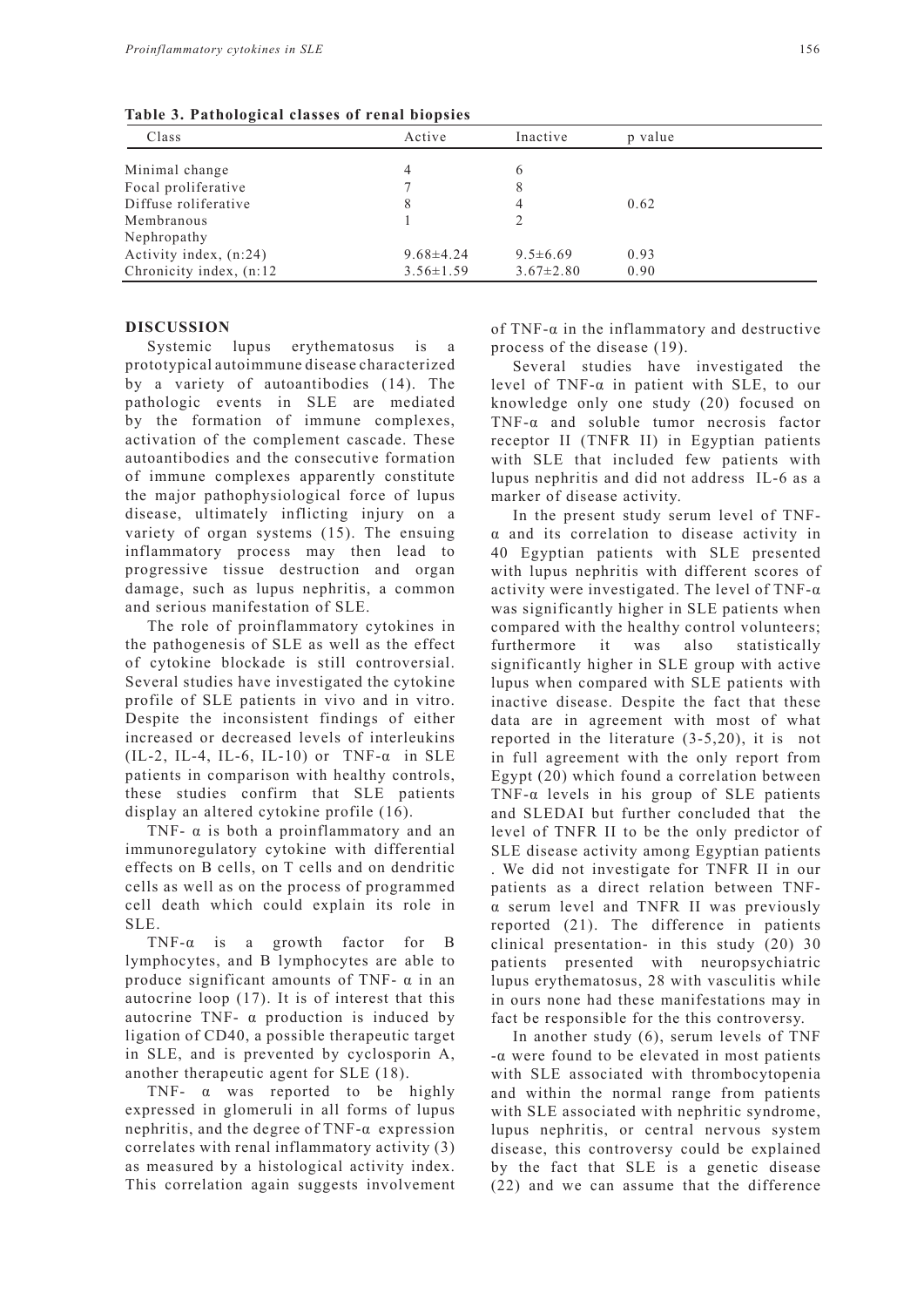in the genetics of different populations may be responsible for the difference in clinical presentation.

IL-6 which is the second target in our study-is a pleiotropic cytokine with a wide range of biological activities that plays an important role in immune regulation and inflammation. An association between IL-6 and lupus was demonstrated in murine models of SLE and blocking IL-6 improved lupus in all models tested (23). IL-6 is one of the most important B cell stimulating factors that induces the differentiation of T cells into effector cells. Its reduction could explain findings from clinical trials and animals studies that anti-CD4 therapy decreases autoantibody production in vivo (24).

IL-6 is highly expressed in kidneys in human lupus glomerulonephritis (25), IL-6 promotes disease in NZB/W mice; treatment with anti-IL-6 antibodies may delay nephritis (26) indicating that blocking IL-6 may be another valid therapeutic approach.

The role of IL-6 in the pathogenesis of SLE is also controversial. While some authors found elevated IL-6 levels only in cases with increased C-reactive protein, concluding that it is part of the acute phase response (7) , others reported high levels in the cerebrospinal fluid in cases with CNS involvement (27).

Results of our study are in agreement with most of these reports since IL-6 level is significantly increased in Egyptian patients with SLE and lupus nephritis (Mean 93.68±60.46) when compared to healthy control patients  $(21.15\pm8.89, p: 0.00)$ . IL-6 was also significantly higher in SLE patients with higher SLEDAI score being (135.4±54.23) in those with active disease compared to  $(47.33\pm18.61)$  in SLE group with inactive lupus (p: 0.002). Our data indicate that IL-6 is elevated in SLE patients with lupus nephritis whether they have active or inactive disease even without CNS involvement.

The biochemical marker of renal involvement (Serum creatinine, 24 hour urinary protein, level of Anti-dsDNA) were all higher in the active group, however the striking feature is the absence of significant diference in the activity or chronicity scores in renal biopsy obtained from the active and inactive SLE groups . However a lack of correlation between serum creatinine and pathological data was previously reported (28) and in such cases it is better to consider creatinine clearance rather than serum creatinine as a laboratory indicator of renal function.

Thus, our data allow us to speculate that, Egyptian SLE patients with lupus nephritis have altered cytokine profile different from their healthy control subject. TNF-  $\alpha$  and IL-6 are significantly increased in Egyptian SLE patients with Lupus nephritis compared to the healty control subject and this level is well correlated with SLE disease activity.

## **REFERENCES**

- 1- Brink I, Thiele B, Burmester GR, Trebeljahr G, Emmrich F, Hiepe F. Effects of anti-CD4 antibodies on the release of IL-6 and TNF-a in whole blood samples from patients with systemic lupus erythematosus. Lupus 1999;8:723-30
- 2- Lauwerys BR. Houssiau FA. Involvement of Cytokines in the Pathogenesis of Systemic Lupus Erythematosus. Adv Exp Med Biol 2003;520:237-51
- 3- Aringer M, Zimmermann C, Graninger WB et al. TNF-α is an essential mediator in lupus nephritis. Arthritis Rheum 2002; 46:3418-9
- 4. Gabay C, Cakir N, Moral F et al. Circulating levels of tumor necrosis factor soluble receptors in systemic lupus erythematosus are significantly higher than in other rheumatic diseases and correlate with disease activity. J Rheumatol 1997;24:303-8
- 5. Studnicka-Benke A, Steiner G, Petera P, Smolen JS. Tumour necrosis factorα and its soluble receptors parallel clinical disease and autoimmune activity in systemic lupus erythematosus. Br J Rheumatol 1996;35:1067-74
- 6- Al-Janadi M, al-Balla S, Al-Dalaan A, Raziuddin S. Cytokine profile in systemic lupus erythematosus, rheumatoid arthritis, and other rheumatic diseases. J Clin Immunol 1993;13:58-67
- 7- Spronk PE, ter Borg EJ, Limburg PC, Kallenberg CG. Plasma concentration of IL-6 in systemic lupus erythematosus; an indicator of disease activity. Clin Exp Immunol 1992;90:106-110
- 8- Linker Israeli M. Cytokine abnormalities in human lupus. Clin Immunol Immunopathol 1972;63:10-12
- 9- Lacki JK, SamborskiW,Mackiewicz SH. Interleukin-10 and interleukin- 6 in lupus erythematosus and rheumatoid arthritis, correlations with acute phase proteins. Clin Rheumatol 1997;16:275-8
- 10- Tan EM, Cohen AS, Fries JI et al. The 1982 revised criteria for the classification of systemic lupus erythematosus. Arthritis